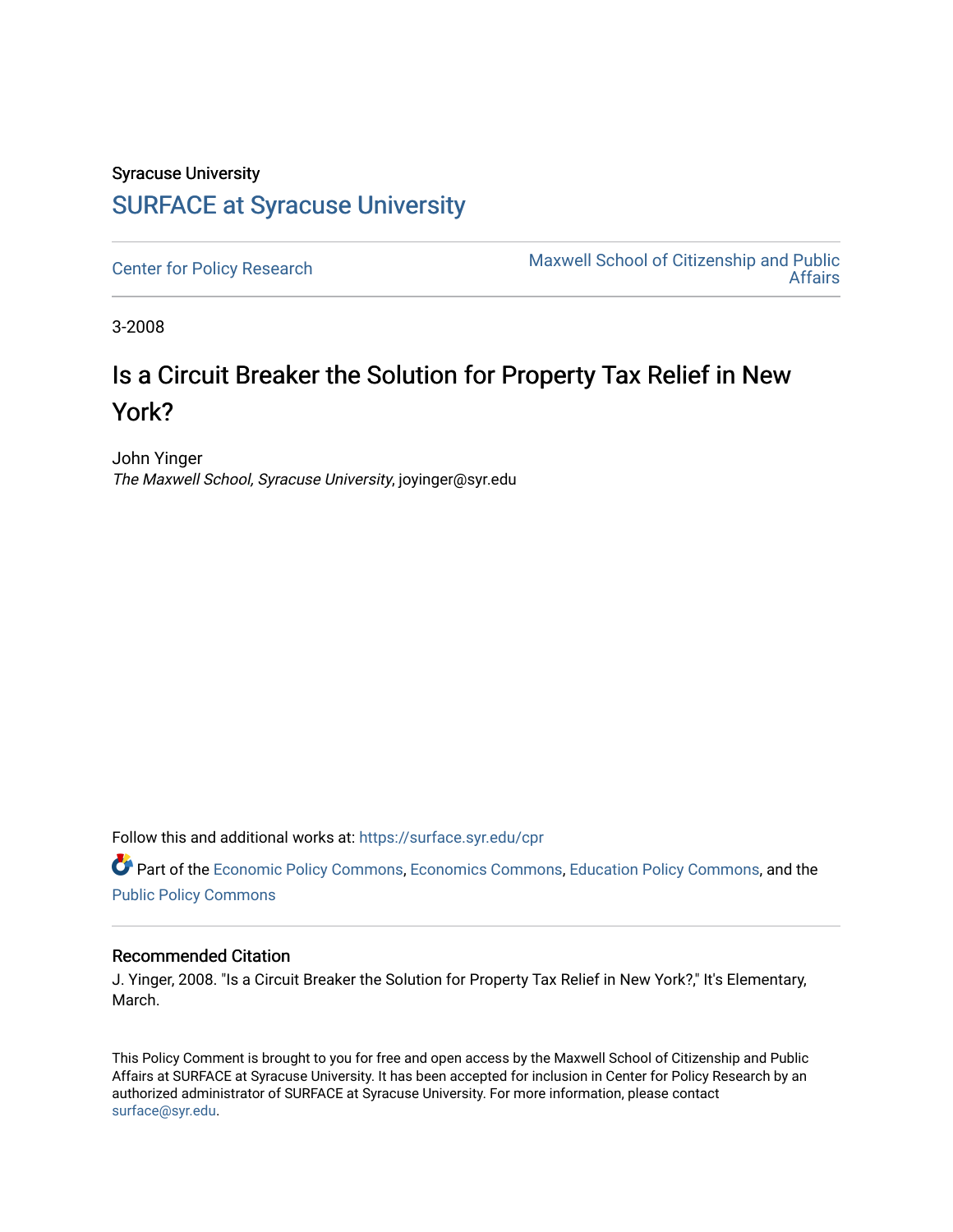It's Elementary

A Monthly Column by EFAP Director John Yinger March 2008

## **Is a Circuit Breaker the Solution for Property Tax Relief in New York?**

In the current debate about property tax relief in New York State, several groups have proposed a large expansion of the state's small existing circuit breaker. As I stated in my last column, a circuit breaker might have some of the same unintended consequences as the STAR program. In this column, I explain this point in more detail and examine other features of an expanded circuit-breaker program.

A standard circuit breaker provides an income tax rebate to taxpayers whose property tax payment exceeds a specified share of its income, say *b*. The rebate is set at a share, say *a*, of the difference between the property tax payment and  $b$  percent of the household's income.<sup>[1](#page-1-0)</sup> For example, a circuit breaker might rebate 50 percent (*a*) of the difference between a household's property tax payment and 3  $\frac{1}{2}$  percent (*b*) of its income. This approach is designed to ensure that the burden of the property tax, measured as a share of household income, is kept as low as possible.

As discussed in previous columns, STAR has three major problems. Do these same problems arise with a circuit breaker?

The first major problem with STAR is that it is unfair across taxpayers. Because it is tied to income, a circuit breaker is a much more progressive policy than a homestead exemption, such as STAR. Switching from STAR to a broad-based circuit breaker would therefore boost the progressivity of property taxes in New York. Moreover, renters are eligible for New York's current circuit breaker, which only applies to taxpayers with incomes below \$18,000 (for a single filer). The inclusion of renters in an expanded circuit breaker would also address the major inequity that results from the exclusion of renters from STAR. Finally, a circuit breaker is unlikely to contain anything equivalent to

 $\overline{a}$ 

<span id="page-1-0"></span><sup>&</sup>lt;sup>1</sup> More formally, for any given household let *R* be the circuit-breaker rebate, *T* be the property tax payment, and *Y* be income. Then the standard circuit-breaker formula is  $R = a(T - bY)$ . The rebate equals zero when *T* is less than *bY*.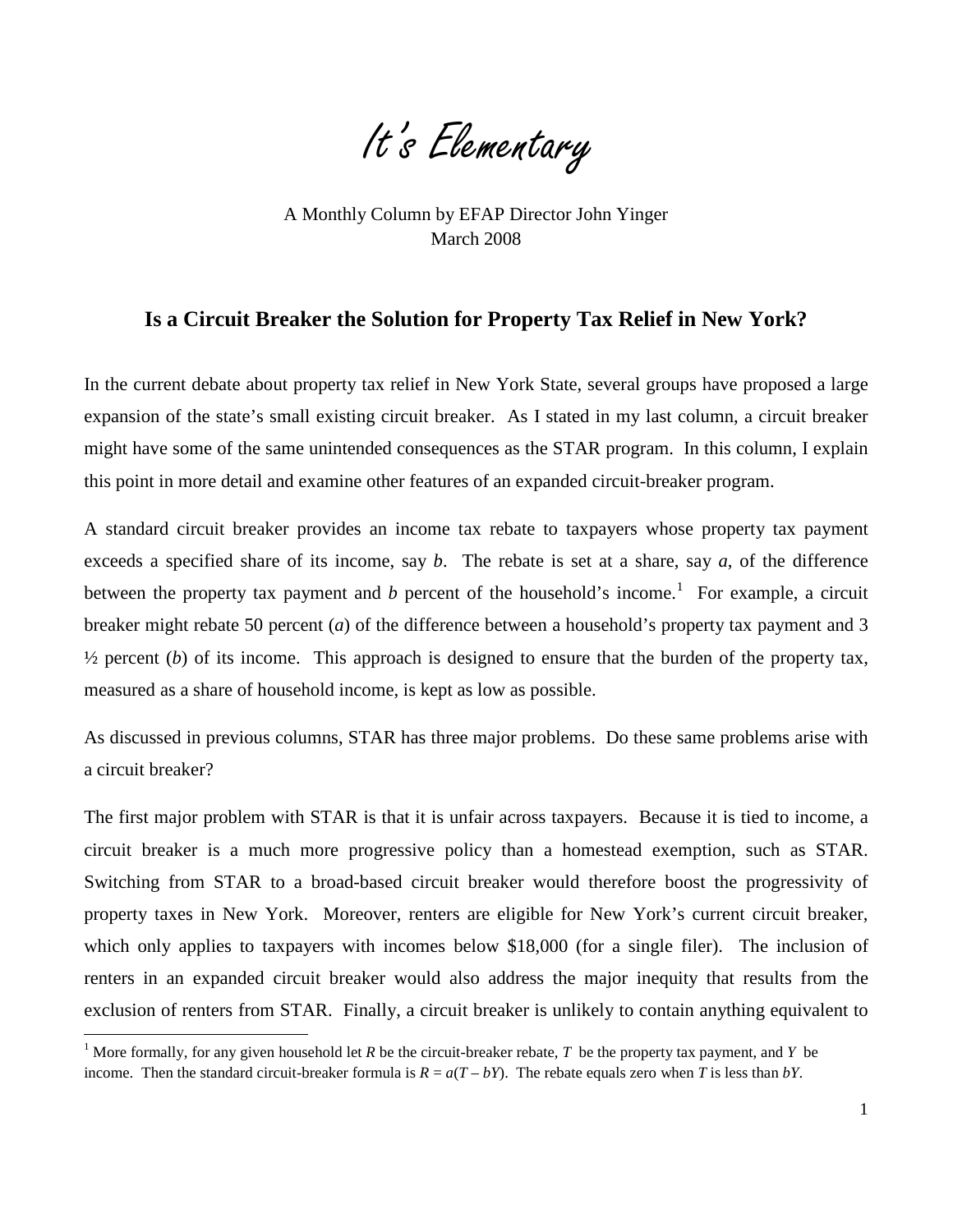STAR's extremely unfair "sales price differential factor," which gives higher exemptions to taxpayers in wealthier counties. A circuit breaker may not be fair in all dimensions; for example, it might reward rich homeowners who buy huge mansions. Nevertheless, replacing STAR with a circuit breaker would greatly improve the fairness of New York's property tax system.

A second major problem with STAR is that it is poorly aligned with the objectives of New York's education finance system. In fact, the school districts that receive the largest financial benefits from STAR are wealthy downstate districts that are not in need of additional state aid, and the districts that receive the smallest financial benefits from STAR are the neediest city districts. A circuit breaker would not solve this problem, because it would not be well integrated into the state's education finance system. Nevertheless, switching from STAR to a circuit breaker would be a step in the right direction, because this change would shift more of the tax relief toward lower-income districts and, if renters were included in the circuit breaker, toward city districts, which tend to have a high concentration of renters.

The third major problem with STAR is that it has severe unintended consequences, and in particular that it strongly encourages local voters to raise their tax rates and hence undermine their own property tax relief. Unfortunately, a circuit breaker would have exactly the same problem. Without STAR or a circuit breaker, local taxpayers must bear the full burden of any increase in local school property taxes. As shown in previous columns STAR lowers the impact of any increase in school taxes because a share of any increase is paid by New York State. This effect is equivalent to a reduction in the price of education and therefore encourages voters to spend more on schools, that is, to raise their property tax rates. With a circuit breaker, New York State would also pick up a share of any increase in local property taxes. In fact, this share is equal to the *a* parameter in the circuit-breaker formula. Hence a circuit breaker for school property taxes would cut the price of education by *a* percent. With *a* set at 50 percent, as in the above example, a circuit breaker would cut the price of education in half. The current small circuit breaker only applies to a few very-low-income voters, so it does not have any impact on voting outcomes, but an expanded circuit breaker for school taxes would probably lower the price of education for most voters and would therefore encourage higher education spending, just like STAR does.